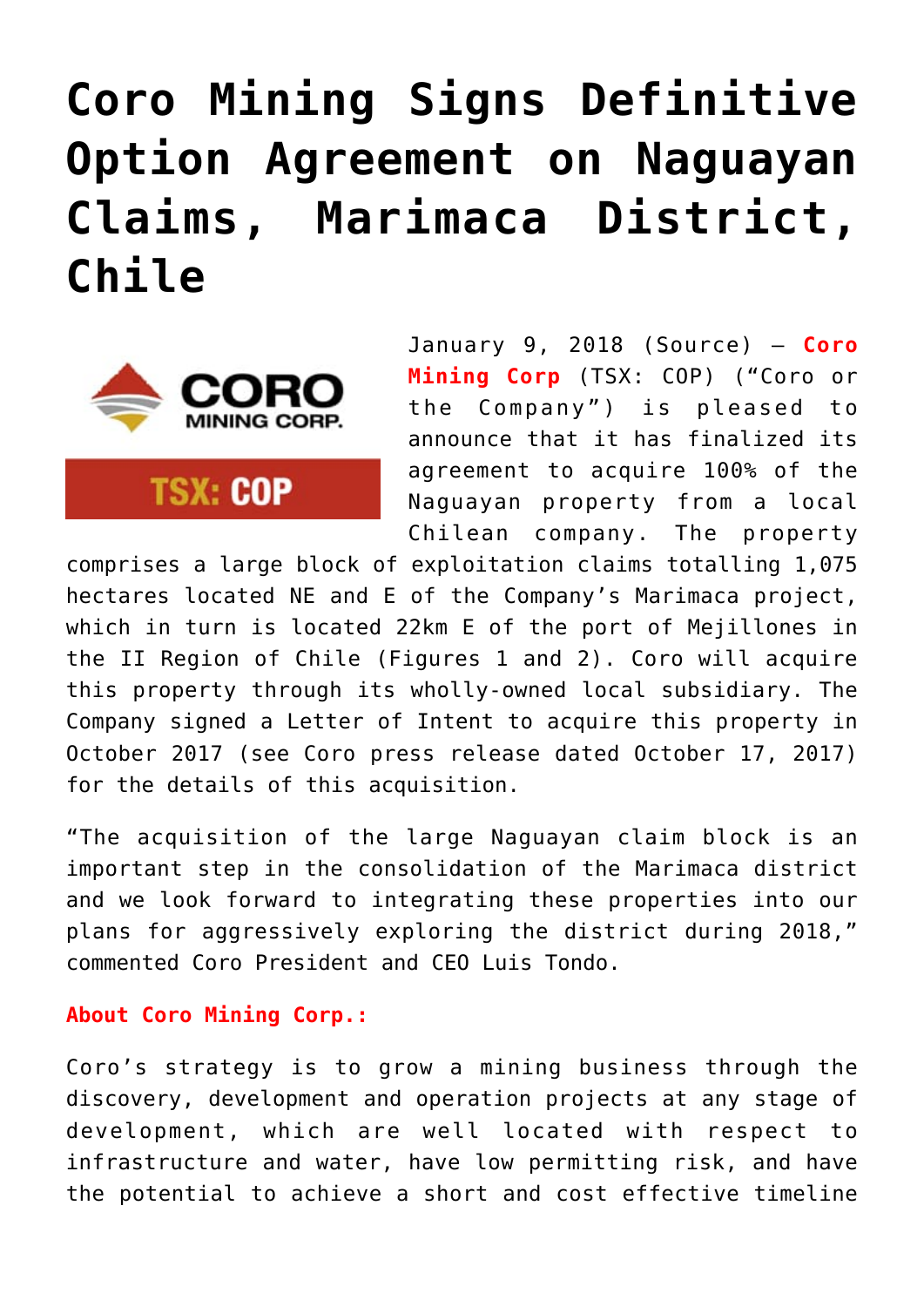to production. The Company's preference is for open pit heap leach copper projects, where minimizing capital investment and creating profitability are priorities and, where the likely capital cost is financeable relative to the Company's market capitalization. The Company's assets include the Marimaca development project; its 65% interest in the SCM Berta company, which owns the Berta mine and Nora plant and the Llancahue prospect.

*This news release includes certain "forward-looking statements" under applicable Canadian securities legislation. Such forward-looking statements or information, include but are not limited to drill programs and exploration potential. Forward-looking statements involve known and unknown risks, uncertainties and other factors which are beyond Coro's ability to predict or control and may cause Coro's actual results, performance or achievements to be materially different from any of its future results, performance or achievements expressed or implied by forwardlooking statements. These risks, uncertainties and other factors include, but are not limited to, the operation of the Nora Plant, copper price volatility, and changes in debt and equity markets. Such forward-looking statements are also based on a number of assumptions which may prove to be incorrect, changes in project parameters as plans continue to be evaluated, as well as those factors disclosed in the Company's documents filed from time to time with the securities regulators in the Provinces of British Columbia, Alberta, Saskatchewan, Manitoba, Ontario, New Brunswick, Nova Scotia, Prince Edward Island and Newfoundland and Labrador.*

*Accordingly, readers should not place undue reliance on forward-looking statements. Coro undertakes no obligation to update publicly or otherwise revise any forward-looking statements contained herein whether as a result of new information or future events or otherwise, except as may be required by law.*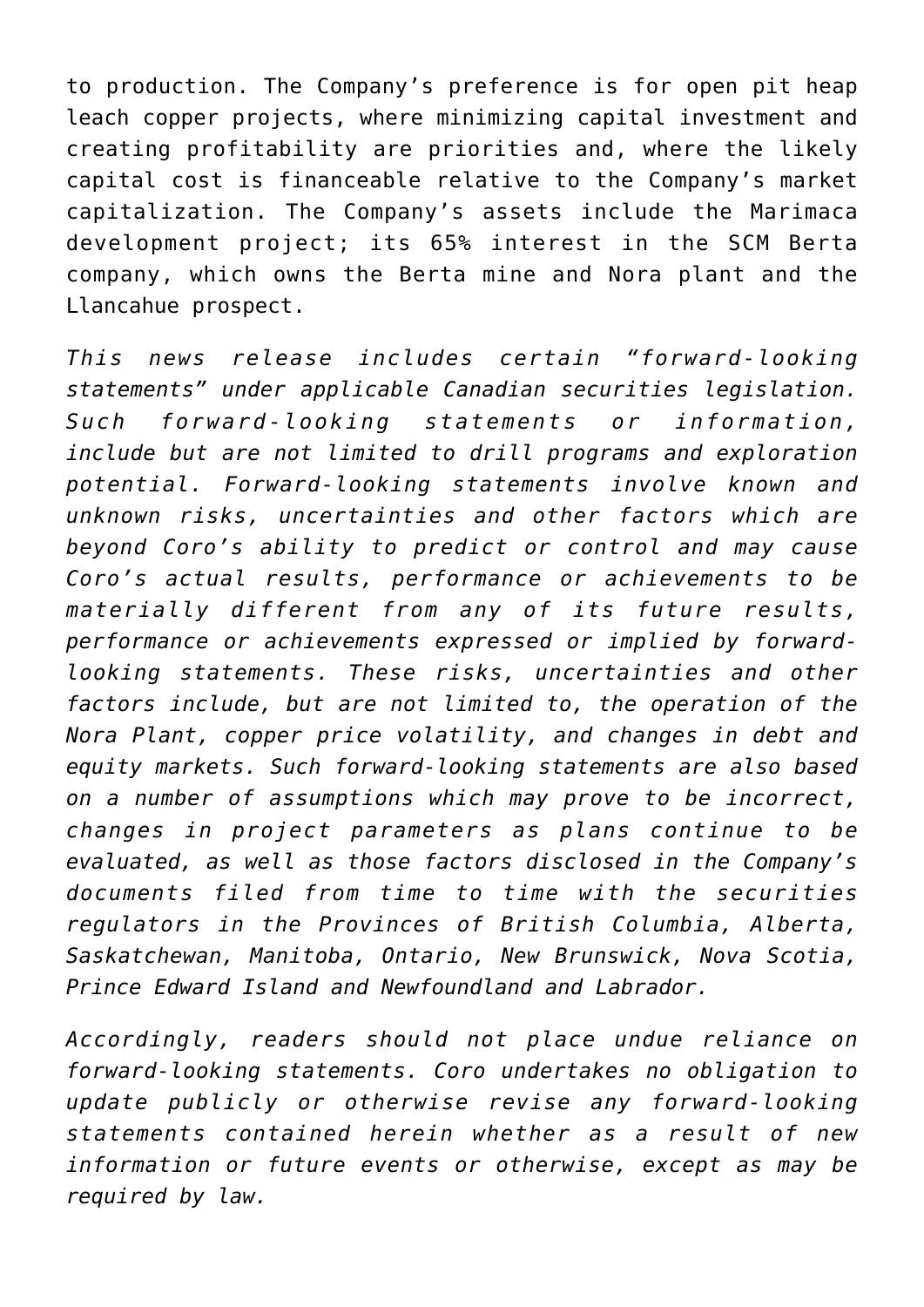## **Figure 1: Marimaca Location**



**Figure 2: Naguayan Claims together with Coro's Marimaca, La Atomica & Rayrock Claim Blocks**